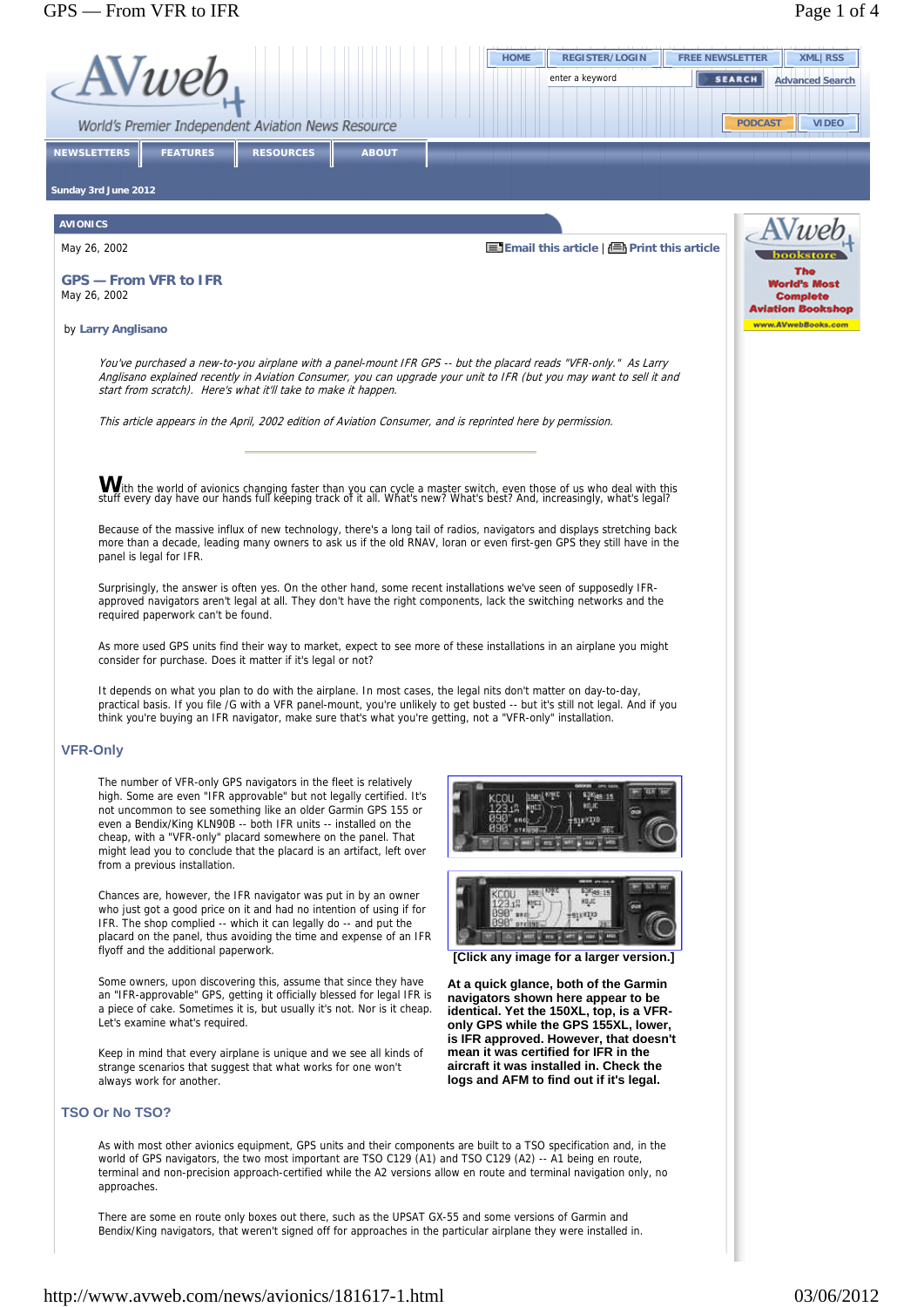What's the difference between en route and terminal operations? CDI scale, mainly. The terminal mode allows a 1 mile scale while en route is 3 miles.

The IFR TSO is quite specific about what an IFR navigator is supposed to do and how it must be installed. Some of the specifics include one-second position updates, fixes stored in a non-corruptible database, pilot selectable CDI sensitivity, RAIM integrity alarms and paths between fixes defined only by TO-TO navigation.

Now, if your TSO'd receiver has the official approved designation, it will do all this stuff and a lot more. But unless it's installed with all the required annunciators -- including the required coupling to a CDI-- it may not be IFR-legal.

Sometimes, a box that looks just like an IFR-approved navigator isn't. For example, you can put two physically identical GPS units-- the Garmin GPS150XL and the GPS155XL --side by side. The difference is that the GPS155XL is blessed with TSO C129 (A1) while the GPS150XL isn't, falling under AC 20-138 for VFR-only guidance.

 Similarly, before it made the KLN89B and the KLN90B -- both IFR-approved navigators -- Bendix/King had VFR-only versions.

To qualify for installation approval, the GPS sensor or antenna must also meet the TSO. Some of the earlier Bendix/King KLN90 navigators, for example, had a non-TSO antenna system. After all, they weren't IFR boxes so they didn't need a TSO'd antenna. Don't assume that you can use the existing antenna with any IFR navigator. Have your shop check the part numbers before proceeding with an upgrade.

## **Transplant It**

Our advice is that, if you're in the market for a quality used IFR system, find an entire system that was removed from the same aircraft and purchase all components as a package. For example, the aforementioned IFR KLN90A/B can be had on the used market quite reasonably, complete with the required annunciation control panels and appropriate antenna removed from the very airplane it was approved on before.

While on the subject of antennas, the shop may want to replace any cable you already have in place. Let them. Although the existing cable from a VFR installation will likely work for feeding signal to the receiver, low-loss coaxial cable is required and for good reason.

You're guaranteed top performance with the bonus and flexibility for longer cable runs with minimal signal loss. Most common is the expensive RG142 coax and, if you don't have it already, it should be added to meet the IFR criteria.

With some navigators and applications, an RF signal notch filter, appropriate for the 1.5GHz band, should be installed to provide uninterrupted GPS signal flow. These filters were imperative with many earlier GPS systems and your shop may recommend one.

As a side note: with panel and fuselage space often tight, optimum placement of components is an ever-increasing challenge. Major manufacturers are learning what works well and not so well with different airframes and/or when mixing equipment. You can only hang so many antennas on a airplane without conflict. Even with the best possible combination of placement, outside factors such as noisy strobes and beacon power supplies will make their presence known, even if they have previously caused no problems.





**Two must-have items for most GPS IFR installations include a TSO'd antennna, top, and a remote annunciator / switching panel, such as the MD41, lower photo. Some navigators have self-contained annunciation.**

## **The Baro Connection**

It's a 50/50 deal whether that old beater VFR GPS currently in your panel talks to your altitude encoder -- but your new IFR GPS will have to.

Altitude information must be fed to all IFR installations from an encoding altimeter or blind encoder. Why? Because the altitude feed is necessary for RAIM computations and is also used in conjunction with navigators that have VNAV descent profile features.

Most common altitude encoders output "gray code" data format altitude information. However, some navigators - the entire line of UPSAT/Apollo units, for example -- accept only serial data, a more precise data stream.

In these cases, either an appropriate serial encoder must be installed or a gray-code-to-serial "happy box" converter will be needed.

The point is, while better shops go the extra mile to provide the baro interface to even VFR boxes, some shops don't bother. Plan for it if you want an IFR-approved system.

Similarly, if the transponder/encoder system is getting tired, now's the time for upgrade because there's little room and tolerance for marginal equipment when interfacing IFR GPS. As we have reported, newer transponders such as the Garmin GTX327 and UPSAT SL70 output altitude data in either serial or gray code format for the purpose of feeding a navigator. It's nice to have the choice but it'll cost money to get there.

**Remote Hardware**

**En Route Only or Approaches, Too?**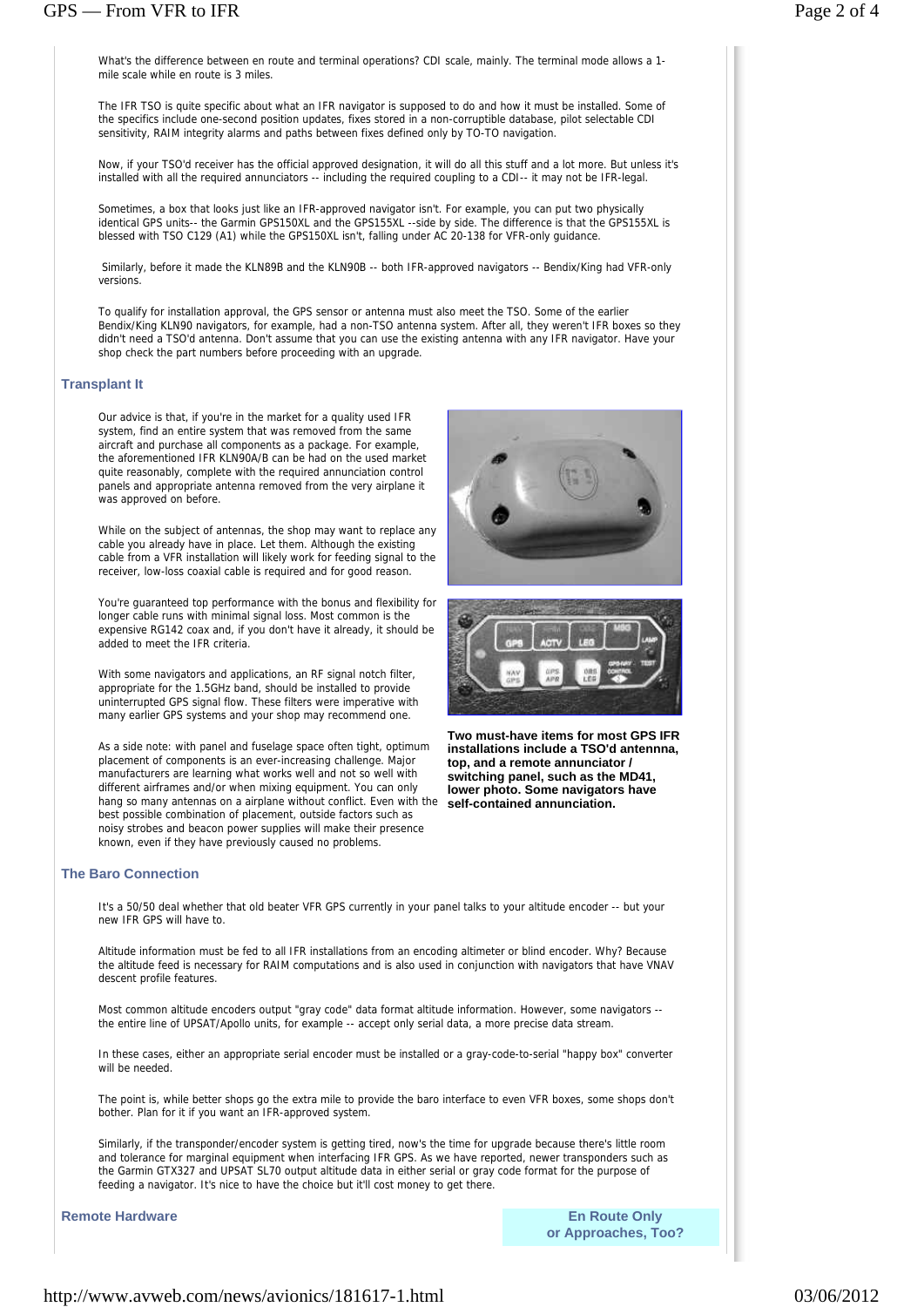All IFR installations require varying degrees of remote annunciation, except the Garmin GNS530/430 and Bendix/King KLN94 in which annunciation is integral to the navigator. But when remote annunciation is required, it must be positioned within the pilot's normal instrument scan.

These mode annunciators and control switches advise the pilot of any messages transmitted from the navigator and appropriately arm and activate the approach, if the navigator is approach-capable.

Also required for both en route or approach certification is a course deviation indicator which displays GPS navigator left/right and nav flag information. This can be accomplished with most HSI systems and many options are possible for interfacing with rudimentary nav heads, as we reported in the March issue of Aviation Consumer.

In any case, if your existing VFR GPS doesn't display steering information on a remote head, this will be the most costly part of getting it approved for IFR, assuming it's a TSO'd box.

## **The Paper Chase**

Now that IFR GPS has become relatively routine, most FAA FSDOs seem to know what's required to make these systems legal. We don't hear many horror stories about FSDOs requiring a \$10,000 contract to a DER to write a POH supplement. However, there's no question that some FAA regions are quicker at IFR approvals than others.

We polled several shops on both coasts and most report that the IFR GPS approval process and satisfying the expected criteria usually goes without a hitch. What's important is that approval paperwork is clearly drafted and all the details appropriate to the installation are noted.

System integrity has to be proven and all of the hardware and interfaces we've described here must be referenced.

Most shops that routinely turn out IFR GPS installs aren't running into snags with the FAA. Buyers should remember that until it's officially approved, the system is to be used for VFR navigation only and placarded accordingly. Consult with your shop beforehand and review the exact procedure for your region.

Generally, what FAA offices seem to want is proof of absolute system integrity. Most owners underestimate the amount of paperwork and testing required for an IFR GPS, whether approach or en route-certified. A Flight Manual Supplement is drafted and this booklet is specific for each installation. It describes all aspects of the GPS installation and includes general system information and specifications, emergency operating procedures in case of malfunction, system limitations, normal procedures, proof of flight testing and applicable FAA paperwork, such as FAA Form 337.

Most FSDOs are specific about flight test data. If the navigator is approachapproved, multiple GPS/overlay approaches must be flown to prove that the system will navigate the approach and the missed procedures. If the navigator is interfaced with an autopilot, it must also be proven that the autopilot will fly correctly. Other parameters include passing through fixes within a specified degree of accuracy and proper interface with existing on-board stuff, including a radio interference test.

Once the Flight Manual Supplement is approved by the FAA and the shop, it has to remain in the aircraft at all times, since it's part of the AFM.

We're not sure how interested the FAA is in enforcing these fine points in the regulations. Theoretically, if you fly an IFR approach and are ramp checked and found wanting in the paperwork department, it's no different than getting ramped without having required weight and balance aboard the aircraft. According to our polling there have been violations, but we don't know how often it has happened. We don't think it's a good idea to ignore these legalities, but it's your ticket.

If the navigator and/or installation are certified for only VFR, a placard must be installed on the instrument panel that says as much. We've even heard of folks failing an IFR ride because they filed a /G plan without having the GPS approval paperwork. We assume the examiner was paying back the applicant back for weaseling out of the ADF portion of the test.

## **Conclusion**

Although system certification has become straightforward, we have seen many instances in which a customer has purchased an aircraft that was represented as being IFR GPS-equipped, only to find that the documentation was missing.

Either the seller had an IFR system slapped in to make the aircraft more attractive but never followed through with the certification paperwork or the

**When making the switch to IFR from a VFR install or buying a new or used navigator, many owners struggle with the question of certifying for enroute only or enroute and approaches.** 

**As always, the cost Delta comes into play and when it's all added up, it almost always makes sense to opt for full approach certification, if there's a choice.**

**As far as the legalities are concerned, if you have an (A2) box**  enroute/terminal only -- you can **freely use it as a DME substitute, for off-route IFR navigation and to substitute for ADF on ADFrequired approaches. DME substitution also applies to precision approaches.**

**The good thing about an (A2) box is that you needn't have a current database for legal IFR navigation. You're allowed to use current paper charts to check fix accuracy. (As if anyone actually does that.) For approaches, you'll need a fullup (A1) box, installed with all the remote hardware, flight checked and with an approved AFM supplement. We're quite certain there are owners out there flying approaches with properly installed IFR GPS that isn't legally approved. If you're picky about**  such things -- we are -- get the **flyoff and paperwork done.**

**If your existing GPS is VFR-only, it's probably what we call standalone, meaning it doesn't drive a CDI and/or it isn't interfaced with the altitude encoding system.** 

**To make it en route or (A2) approved, a flight test will have to be done and a Flight Manual Supplement prepared and you'll still need mode annunciator lights. So the steps and equipment required to make it IFRlegal are similar whether you go C129 (A1) or (A2). Of course, if the navigator is only approved to C129 (A2), such as the UPSAT GX55, you'll have no choice other than another navigator entirely.**

**Some owners have suggested that an approach-approved navigator be interfaced for en route and terminal only, in hopes of saving some money. But that makes little sense. Get a quote for both options and you'll see why.**

**And last, if you're still on the fence about the IFR versus VFR issue, but want to install a GPS navigator, buy a box that's TSO C129 (A1) approved. You can always add the required accessories and interface later on. The cost difference between a basic VFR versus basic IFR navigator is surprisingly little. It's the interface and accessories that drive the cost up.**